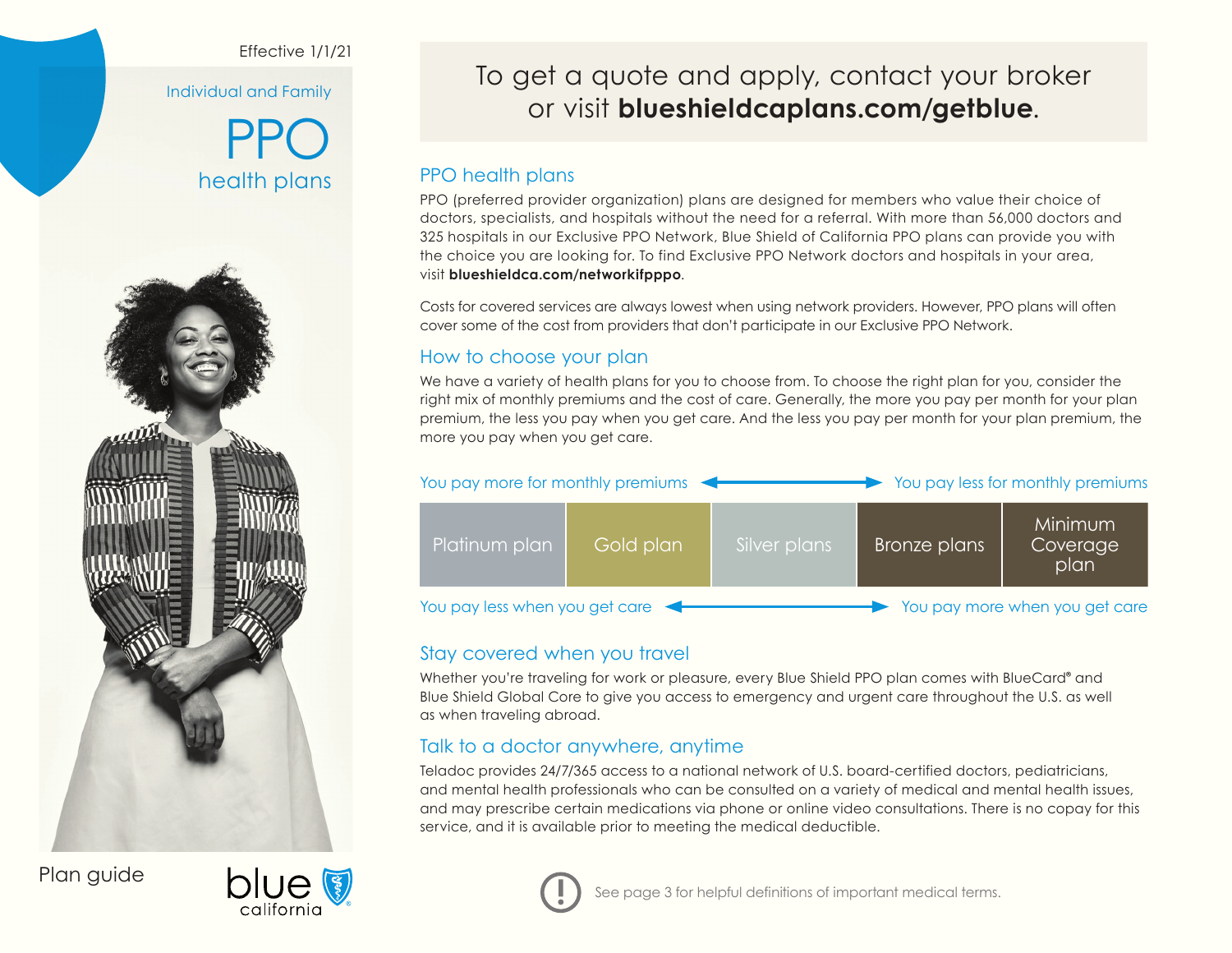

### Platinum and Gold plans

Silver plans

receive care.

With no deductible and lower copays than most Blue Shield plans, Platinum and Gold plans are a great choice if you go to the doctor often.

The Blue Shield Silver 70 PPO plans are a great choice if you see the doctor occasionally and are looking for a good balance between your monthly plan premiums and the cost when you



### Bronze plans

These plans are a great choice if you rarely see the doctor and would prefer to pay a lower monthly premium in exchange for a larger share of the cost when receiving care.

The Silver 2600 HDHP PPO isn't your only HSAcompatible plan option. We also offer the Blue Shield Bronze 60 HDHP PPO plan. You'll pay less on your plan premiums for the Bronze 60 HDHP PPO plan compared with the Silver 2600 HDHP PPO plan in exchange for a higher share of the cost when using services.

#### **MINIMUM**<br>COVERAGE Minimum Coverage PPO

To be eligible for this plan, you must be under age 30 or qualify for a hardship exemption through Covered California. This plan is a great choice if you rarely see the doctor and are looking to pay the lowest monthly premium.



**SILVER** 

If you are looking for a high-value, lower-cost plan offering predictable copays, our Silver 1950 PPO plan could be for you.



SILVER

**SILVER** 

If you're looking for a plan that allows you to build a health savings account\* (HSA), the Blue Shield Silver 2600 HDHP PPO plan may be for you. You can prepare for future medical costs by contributing tax-advantaged money to your own HSA.

We also offer three Silver cost-sharing reduction plans through Covered California that feature lower copays, deductibles, and out-of-pocket maximums for those who meet certain income requirements and other criteria:

Blue Shield Silver 94 PPO Blue Shield Silver 87 PPO Blue Shield Silver 73 PPO

\* Although most individuals who enroll in an HSA-compatible high-deductible health plan (HDHP) are eligible to open an HSA, you should consult with a financial adviser to determine if an HSA/HDHP is a good financial fit for you. Blue Shield does not offer tax advice for HSAs. HSAs are offered through financial institutions. For more information about HSAs, eligibility, and the law's current provisions, you should ask your financial or tax adviser.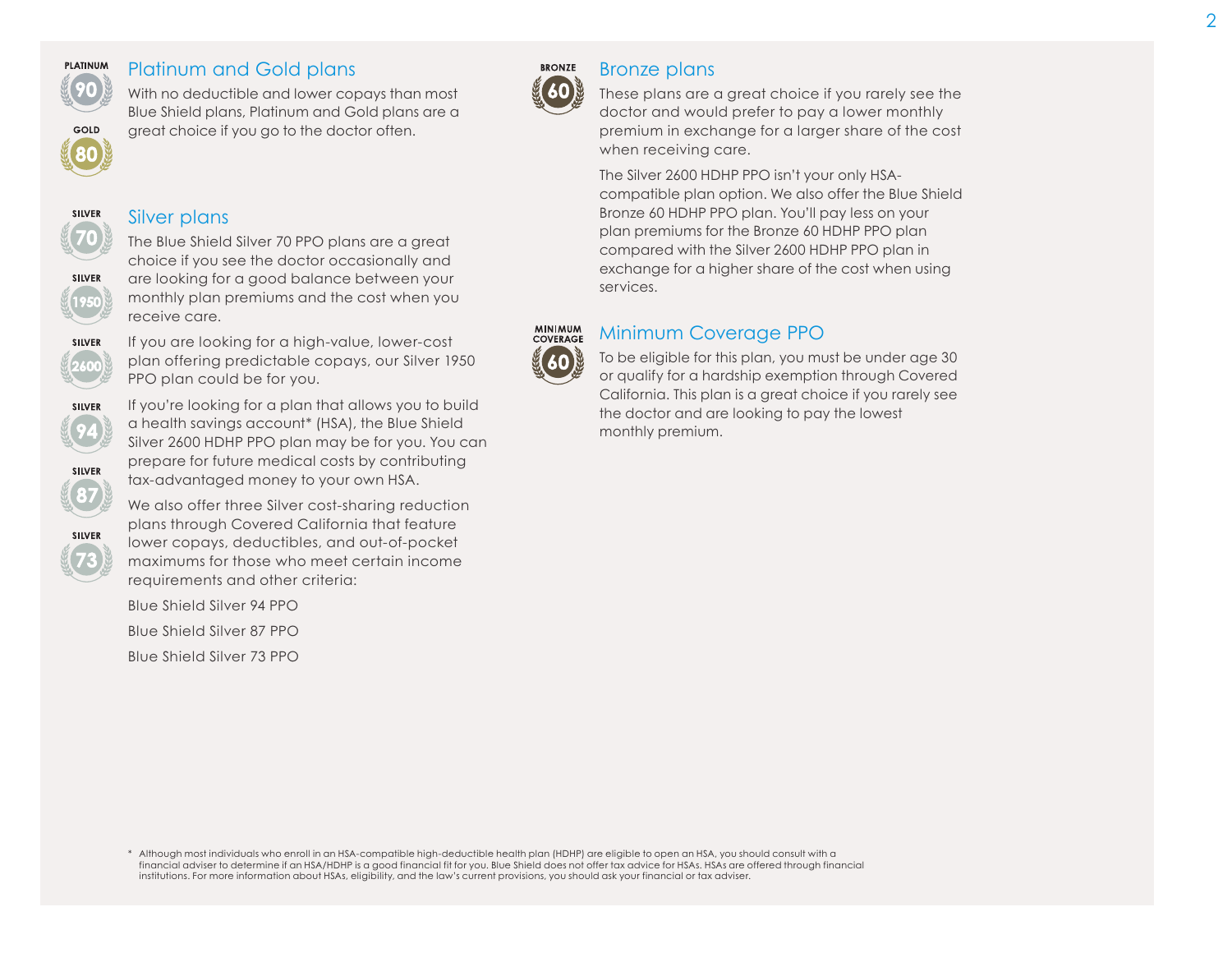### Get home visits with Heal

Did you know doctors still make house calls? Heal™ is a service that lets you see a licensed doctor at a time and place that's best for you. Scheduling when and where you want to see a doctor gives you freedom from the time, cost, and stress of traveling to an appointment. Visit **[heal.com/cities](http://www.heal.com/cities)** to see if Heal is available in your area.

### Looking for an HMO plan instead?

If you prefer an HMO plan with access to a quality network of doctors and hospitals, and perhaps even lower premiums, we may offer our Trio HMO plans in your area. For more information on our HMO plans, ask your broker for the HMO version of this brochure or visit **[blueshieldcaplans.com/getblue](http://www.blueshieldcaplans.com/getblue)**.

### Financial assistance

You may be eligible for financial assistance to help pay your monthly premiums for any Blue Shield plan offered through Covered California (except the Minimum Coverage PPO plan). Contact your broker or Blue Shield to guide you through the qualification process.\*

**Allowed charges** – The dollar amount Blue Shield uses to determine payment for covered services.

**Benefits (covered services)** – The medically necessary services and supplies covered by the health plan.

**Coinsurance** – The percentage amount a member pays for benefits after meeting any calendar-year deductible.

**Copayment (copay)** – The fixed dollar amount a member pays for benefits after meeting any applicable calendar-year deductible.

**Cost sharing** – Costs for healthcare services that are shared between Blue Shield and the member.

**Deductible** – The amount a member pays each calendar year for most covered services before Blue Shield begins to pay. Specific covered services, such as preventive care, are covered before a member reaches the calendaryear deductible.

**Formulary** – The list of medications that are approved by the Food and Drug Administration and are selected based on safety, effectiveness, and cost.

**HDHP** – High-deductible health plan.

**Participating providers/network providers** – A network provider (includes doctors and hospitals) that has agreed to contract with Blue Shield to provide covered services to members of a given health plan. A network provider has agreed to accept Blue Shield's contracted rate for covered services.

**Premium** – The amount you pay to Blue Shield each month for your health coverage.

**Tier 1** – Most generic and low-cost, preferred brand drugs in the *Blue Shield Standard Drug Formulary*.

**Tier 2** – Non-preferred generic drugs, preferred brand drugs, or drugs recommended by the Pharmacy and Therapeutics Committee based on drug safety, efficacy, and cost in the *Blue Shield Standard Drug Formulary*.

**Tier 3** – Non-preferred brand drugs; drugs recommended by the Pharmacy and Therapeutics Committee based on safety, efficacy, and cost; or drugs that generally have a preferred and often less costly therapeutic alternative at a lower tier in the *Blue Shield Standard Drug Formulary*.

**Tier 4** – Drugs that are biologics; drugs that the Food and Drug Administration (FDA) or drug manufacturer requires to be distributed by specialty pharmacies; drugs that require training or clinical monitoring for self-administration; or drugs with a plan cost (net of rebates) greater than \$600 for a one-month supply.

<sup>\*</sup> Blue Shield does not determine whether you qualify for a subsidy. If you decide to apply for a plan through Covered California, Covered California will determine your eligibility and actual subsidy amount based on the information you enter in your application.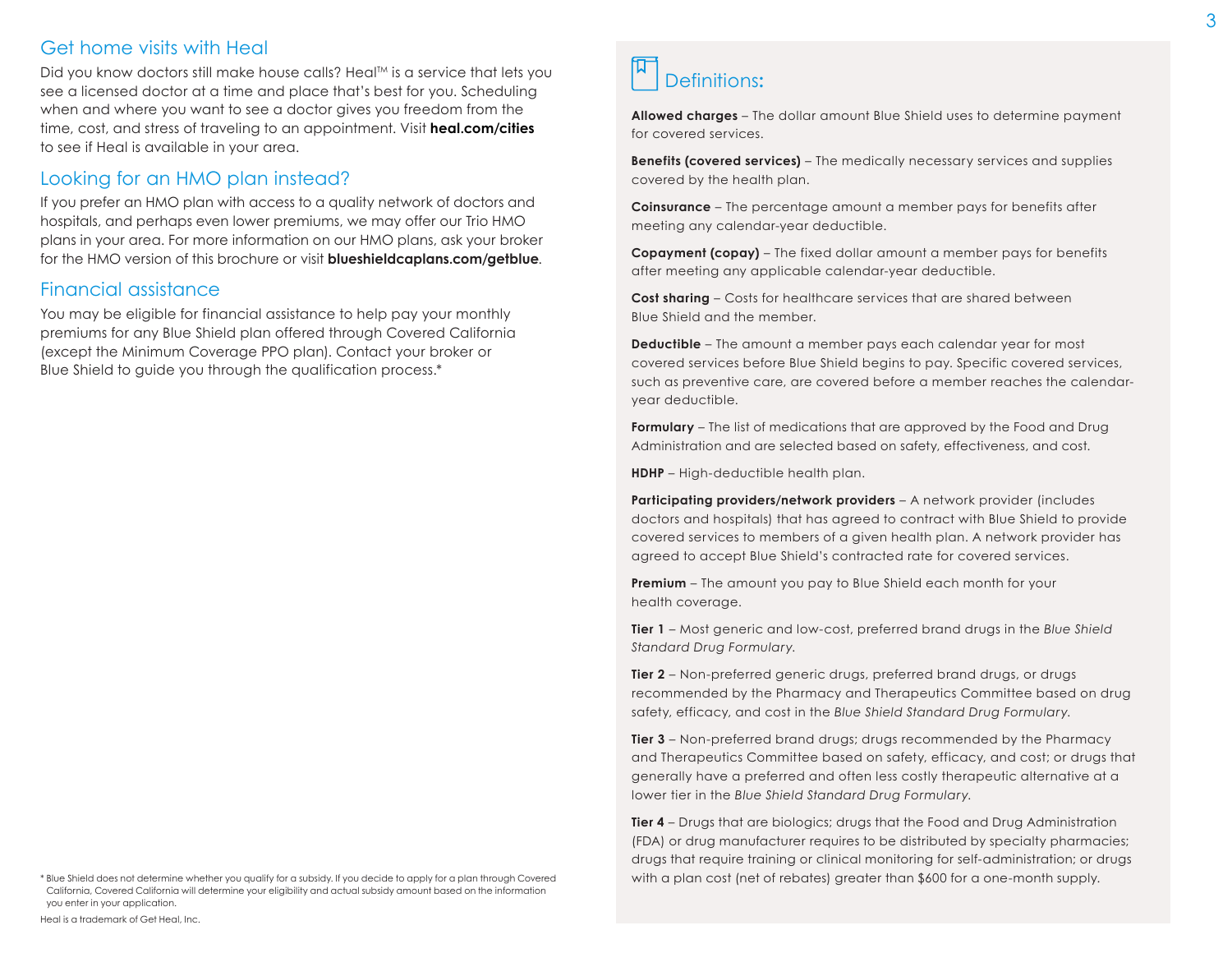This chart provides details on plan deductibles, copayments, and coinsurance amounts for common services when using network providers. For complete plan details, visit **[blueshieldca.com/policies](http://www.blueshieldca.com/policies)**. You are responsible for all charges up to the allowed charges until the deductible is met (if applicable). Then, you will be responsible for the copayment or coinsurance noted in the chart. Once you reach the plan's out-of-pocket maximum, Blue Shield will pay 100% for most covered services received from Exclusive PPO Network providers.

= Benefit is available prior to meeting any deductible = Benefit is subject to a deductible

|                                                                                          | <b>BLUE SHIELD</b><br><b>PLATINUM 90 PPO</b>        | <b>BLUE SHIELD</b><br>GOLD 80 PPO                   | <b>BLUE SHIELD SILVER 70</b><br><b>OFF EXCHANGE PPO*</b> | <b>BLUE SHIELD</b><br>SILVER 70 PPO <sup>+</sup>        | <b>BLUE SHIELD</b><br>SILVER 94 PPO <sup>1</sup> | <b>BLUE SHIELD</b><br>SILVER 87 PPO <sup>1</sup>       | <b>BLUE SHIELD</b><br>SILVER 73 PPO                 |
|------------------------------------------------------------------------------------------|-----------------------------------------------------|-----------------------------------------------------|----------------------------------------------------------|---------------------------------------------------------|--------------------------------------------------|--------------------------------------------------------|-----------------------------------------------------|
| Plan available through                                                                   | <b>Blue Shield and</b><br><b>Covered California</b> | <b>Blue Shield and</b><br><b>Covered California</b> | <b>Blue Shield only</b>                                  | <b>Covered California</b><br>only                       | <b>Covered California</b><br>only                | <b>Covered California</b><br>only                      | <b>Covered California</b><br>only                   |
| <b>Benefit</b>                                                                           |                                                     |                                                     |                                                          | With participating providers, members pay:              |                                                  |                                                        |                                                     |
| <b>Preventive health benefits</b>                                                        | \$0                                                 | \$0                                                 | \$0                                                      | \$0                                                     | \$0                                              | \$0                                                    | \$0                                                 |
| Office visit -<br>primary care physician                                                 | \$15                                                | \$35                                                | \$40                                                     | \$40                                                    | \$5                                              | \$15                                                   | \$35                                                |
| Office visit-<br>specialist doctor                                                       | \$30                                                | \$65                                                | \$80                                                     | \$80                                                    | \$8                                              | \$25                                                   | \$75                                                |
| <b>Urgent care visit</b>                                                                 | \$15                                                | \$35                                                | \$40                                                     | \$40                                                    | \$5                                              | \$15                                                   | \$35                                                |
| Tier 1 drugs<br>(up to 30-day supply)                                                    | \$5                                                 | \$15                                                | \$16 <sup>4</sup>                                        | \$16 <sup>4</sup>                                       | \$3                                              | \$5                                                    | \$16 <sup>4</sup>                                   |
| Tier 2 drugs<br>(up to 30-day supply)                                                    | \$15                                                | \$55                                                | \$604                                                    | \$604                                                   | \$10                                             | \$256                                                  | \$55 <sup>4</sup>                                   |
| Tier 3 drugs<br>(up to 30-day supply)                                                    | \$25                                                | \$80                                                | \$904                                                    | \$904                                                   | \$15                                             | \$456                                                  | \$854                                               |
| Tier 4 druas<br>(up to 30-day supply)                                                    | 10% (up to \$250<br>per prescription)               | 20% (up to \$250<br>per prescription)               | 20% (up to \$250)<br>per prescription) <sup>4</sup>      | 20% (up to \$250)<br>per prescription) <sup>4</sup>     | 10% (up to \$150<br>per prescription)            | 15% (up to \$150<br>per prescription) <sup>6</sup>     | 20% (up to \$250)<br>per prescription) <sup>4</sup> |
| Lab                                                                                      | \$15                                                | \$40                                                | \$40                                                     | \$40                                                    | \$8                                              | \$20                                                   | \$40                                                |
| X-ray                                                                                    | \$30                                                | \$75                                                | \$85                                                     | \$85                                                    | \$8                                              | \$40                                                   | \$85                                                |
| <b>Inpatient hospitalization</b>                                                         | 10%                                                 | 20%                                                 | 20%                                                      | 20%                                                     | 10%                                              | 15%                                                    | 20%                                                 |
| Outpatient surgery                                                                       | 10%                                                 | 20%                                                 | 20%                                                      | 20%                                                     | 10%                                              | 15%                                                    | 20%                                                 |
| Emergency room services not<br>resulting in hospital admission                           | \$150                                               | \$350                                               | \$400                                                    | \$400                                                   | \$50                                             | \$150                                                  | \$400                                               |
| Ambulance                                                                                | \$150                                               | \$250                                               | \$255                                                    | \$250                                                   | \$30                                             | \$75                                                   | \$250                                               |
| Maternity - delivery (hospital)                                                          | 10%                                                 | 20%                                                 | 20%                                                      | 20%                                                     | 10%                                              | 15%                                                    | 20%                                                 |
| Pediatric dental exam                                                                    | \$0                                                 | \$0                                                 | \$0                                                      | \$0                                                     | \$0                                              | \$0                                                    | \$0                                                 |
| Pediatric eye exam                                                                       | \$0                                                 | \$0                                                 | \$0                                                      | \$0                                                     | \$0                                              | \$0                                                    | \$0                                                 |
| Pediatric eyeglasses                                                                     | 1 pair per year                                     | 1 pair per year                                     | 1 pair per year                                          | 1 pair per year                                         | 1 pair per year                                  | 1 pair per year                                        | 1 pair per year                                     |
| Chiropractic (from an<br><b>American Specialty Health</b><br>Plans network chiropractor) | Not covered                                         | Not covered                                         | Not covered                                              | Not covered                                             | Not covered                                      | Not covered                                            | Not covered                                         |
| Acupuncture (from an<br><b>American Specialty Health</b><br>Plans network acupuncturist) | \$15                                                | \$35                                                | \$40                                                     | \$40                                                    | \$5                                              | \$15                                                   | \$35                                                |
| In-network calendar-year<br>medical deductible <sup>7</sup>                              | \$0                                                 | \$0                                                 | \$4,000 per individual/<br>\$8,000 per family            | \$4,000 per individual/<br>\$8,000 per family           | \$75 per individual/<br>\$150 per family         | \$1,400 per individual/<br>$$2,800$ per family         | \$3,700 per individual/<br>$$7,400$ per family      |
| In-network calendar-year<br>out-of-pocket maximum<br>(includes deductible)               | \$4,500 per individual/<br>\$9,000 per family       | \$8,200 per individual/<br>$$16,400$ per family     | \$8,200 per individual/<br>$$16,400$ per family          | \$8,200 per individual/<br>$$16,400$ per family         | \$1,000 per individual/<br>$$2,000$ per family   | \$2,850 per individual/<br>\$5,700 per family          | \$6,500 per individual/<br>\$13,000 per family      |
| In-network calendar-year<br>pharmacy deductible                                          | \$0                                                 | \$0                                                 | \$300 per individual/<br>$$600$ per family <sup>7</sup>  | \$300 per individual/<br>$$600$ per family <sup>7</sup> | \$0                                              | \$100 per individual/<br>\$200 per family <sup>7</sup> | \$275 per individual/<br>\$550 per family?          |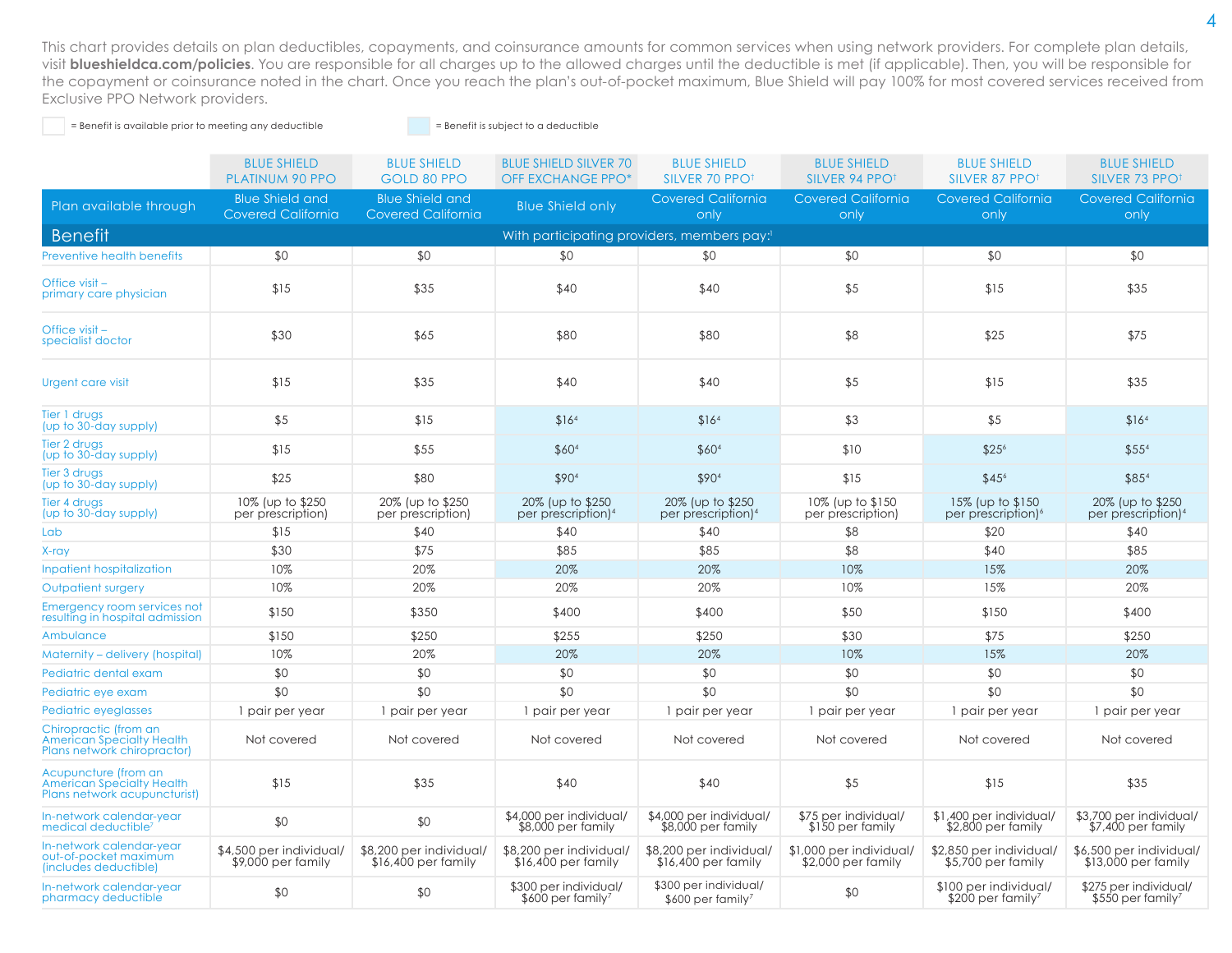This chart provides details on plan deductibles, copayments, and coinsurance amounts for common services when using network providers. For complete plan details, visit **[blueshieldca.com/policies](http://www.blueshieldca.com/policies)**. You are responsible for all charges up to the allowed charges until the deductible is met (if applicable). Then, you will be responsible for the copayment or coinsurance noted in the chart. Once you reach the plan's out-of-pocket maximum, Blue Shield will pay 100% for most covered services received from Exclusive PPO Network providers.

= Benefit is available prior to meeting any deductible = Benefit is subject to a deductible

|                                                                                   | <b>BLUE SHIELD</b><br><b>SILVER 1950 PPO*</b>          | <b>BLUE SHIELD SILVER 2600</b><br><b>HDHP PPO*</b>  | <b>BLUE SHIELD</b><br><b>BRONZE 60 PPO</b>                                                                    | <b>BLUE SHIELD</b><br><b>BRONZE 60 HDHP PPO</b> | <b>BLUE SHIELD MINIMUM</b><br><b>COVERAGE PPO</b>                                                              |
|-----------------------------------------------------------------------------------|--------------------------------------------------------|-----------------------------------------------------|---------------------------------------------------------------------------------------------------------------|-------------------------------------------------|----------------------------------------------------------------------------------------------------------------|
| Plan available through                                                            | <b>Blue Shield only</b>                                | <b>Blue Shield only</b>                             | <b>Blue Shield and Covered</b><br>California                                                                  | <b>Blue Shield and Covered</b><br>California    | <b>Blue Shield and Covered</b><br>California                                                                   |
| <b>Benefit</b>                                                                    |                                                        |                                                     |                                                                                                               |                                                 |                                                                                                                |
| <b>Preventive health benefits</b>                                                 | \$0                                                    | \$0                                                 | \$0                                                                                                           | \$0                                             | \$0                                                                                                            |
| Office visit-<br>primary care physician                                           | \$45                                                   | 35%                                                 | \$65 for first 3 visits per calendar<br>year prior to deductible, then<br>$$65$ after deductible <sup>2</sup> | \$0                                             | \$0 for first 3 visits per calendar<br>year prior<br>to deductible, then<br>$$0$ after deductible <sup>3</sup> |
| Office visit -<br>specialist doctor                                               | \$75                                                   | 35%                                                 | \$95 for first 3 visits per calendar<br>year prior to deductible, then<br>$$95$ after deductible <sup>2</sup> | \$0                                             | \$0                                                                                                            |
| <b>Urgent care visit</b>                                                          | \$45                                                   | 35%                                                 | \$65 for first 3 visits per calendar<br>year prior to deductible, then<br>\$65 after deductible <sup>2</sup>  | \$0                                             | \$0 for first 3 visits per calendar<br>year prior<br>to deductible, then<br>\$0 after deductible <sup>3</sup>  |
| Tier 1 drugs<br>(up to 30-day supply)                                             | \$15 <sup>4</sup>                                      | 35% (up to \$250)<br>per prescription) <sup>5</sup> | \$18                                                                                                          | \$0 <sup>5</sup>                                | \$0 <sup>5</sup>                                                                                               |
| Tier 2 drugs<br>(up to 30-day supply)                                             | \$604                                                  | 35% (up to \$250)<br>per prescription) <sup>5</sup> | 40% (up to \$500<br>per prescription) <sup>4</sup>                                                            | \$0 <sup>5</sup>                                | \$0 <sup>5</sup>                                                                                               |
| Tier 3 drugs<br>(up to 30-day supply)                                             | \$804                                                  | 35% (up to \$250)<br>per prescription) <sup>5</sup> | 40% (up to \$500<br>per prescription) <sup>4</sup>                                                            | \$0 <sup>5</sup>                                | \$0 <sup>5</sup>                                                                                               |
| Tier 4 drugs<br>(up to 30-day supply)                                             | 35% (up to \$250)<br>per prescription) <sup>4</sup>    | 35% (up to \$250)<br>per prescription) <sup>5</sup> | 40% (up to \$500)<br>per prescription) <sup>4</sup>                                                           | \$0 <sup>5</sup>                                | \$0 <sup>5</sup>                                                                                               |
| Lab                                                                               | 35%                                                    | 35%                                                 | \$40                                                                                                          | \$0                                             | \$0                                                                                                            |
| X-ray                                                                             | 35%                                                    | 35%                                                 | 40%                                                                                                           | \$0                                             | \$0                                                                                                            |
| <b>Inpatient hospitalization</b>                                                  | 35%                                                    | 35%                                                 | 40%                                                                                                           | \$0                                             | \$0                                                                                                            |
| Outpatient surgery                                                                | 35%                                                    | 35%                                                 | 40%                                                                                                           | \$0                                             | \$0                                                                                                            |
| Emergency room services not<br>resulting in hospital admission                    | 35%                                                    | 35%                                                 | 40%                                                                                                           | \$0                                             | \$0                                                                                                            |
| Ambulance                                                                         | 35%                                                    | 35%                                                 | 40%                                                                                                           | \$0                                             | \$0                                                                                                            |
| Maternity - delivery (hospital)                                                   | 35%                                                    | 35%                                                 | 40%                                                                                                           | \$0                                             | \$0                                                                                                            |
| Pediatric dental exam                                                             | \$0                                                    | \$0                                                 | \$0                                                                                                           | \$0                                             | \$0                                                                                                            |
| Pediatric eye exam                                                                | \$0                                                    | \$0                                                 | \$0                                                                                                           | \$0                                             | \$0                                                                                                            |
| Pediatric eyeglasses                                                              | 1 pair per year                                        | 1 pair per year                                     | 1 pair per year                                                                                               | 1 pair per year                                 | 1 pair per year                                                                                                |
| Chiropractic (from an American<br>Specialty Health Plans network<br>chiropractor) | \$15 (up to 15 visits per year)                        | 35% (up to 15 visits per year)                      | Not covered                                                                                                   | Not covered                                     | Not covered                                                                                                    |
| Acupuncture (from an American<br>Specialty Health Plans network<br>acupuncturist) | \$45                                                   | 35%                                                 | \$65 for first 3 visits per calendar<br>year prior to deductible, then<br>\$65 after deductible <sup>2</sup>  | \$0                                             | \$0 for first 3 visits per calendar<br>year prior<br>to deductible, then<br>\$0 after deductible <sup>3</sup>  |
| In-network calendar-year<br>medical deductible <sup>3</sup>                       | \$1,950 per individual/<br>\$3,900 per family          | \$2,600 per individual/<br>\$5,200 per family       | \$6,300 per individual/<br>$$12,600$ per family                                                               | \$7,000 per individual/<br>\$14,000 per family  | \$8,550 per individual/<br>\$17,100 per family                                                                 |
| In-network calendar-year<br>out-of-pocket maximum<br>(includes deductible)        | \$8,200 per individual/<br>\$16,400 per family         | \$6,850 per individual/<br>\$13,700 per family      | \$8,200 per individual/<br>$$16,400$ per family                                                               | \$7,000 per individual/<br>\$14,000 per family  | \$8,550 per individual/<br>$$17,100$ per family                                                                |
| In-network calendar-year<br>pharmacy deductible                                   | \$300 per individual/<br>\$600 per family <sup>7</sup> | N/A                                                 | \$500 per individual/<br>$$1.000$ per family <sup>7</sup>                                                     | N/A                                             | N/A                                                                                                            |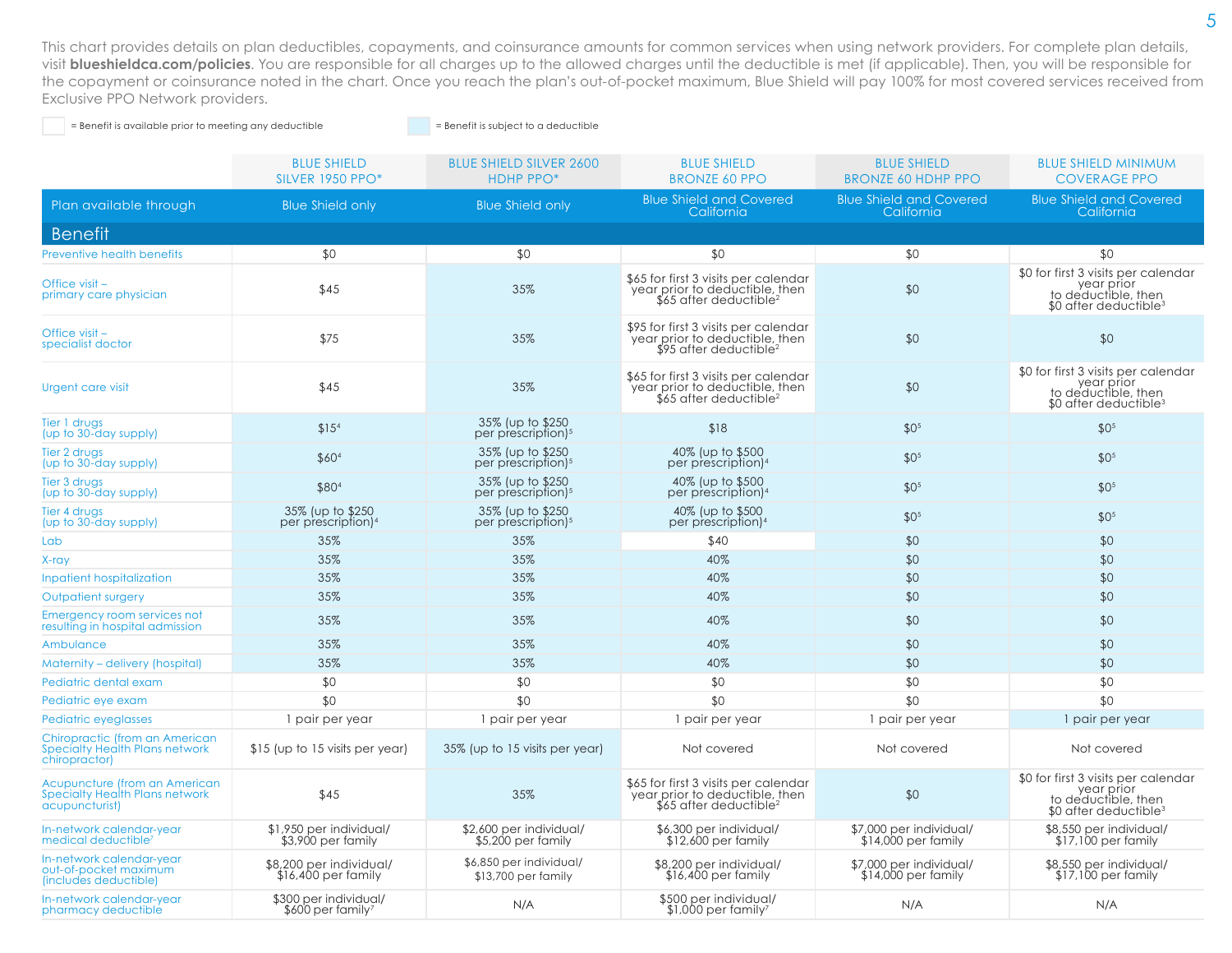This is not a contract. All benefit descriptions are an overview of plan benefits. For a detailed description of plan benefits and exclusions, refer to the Evidence of Coverage (EOC). You can also view our Summary of Benef forms for easy-to-understand overviews of plan benefits and your financial responsibility when accessing services. Plan EOCs and SBCs are available at [blueshieldca.com/policies](http://www.blueshieldca.com/policies), or by calling us at (888) 256-3650.

We also offer special plans for American Indians and Alaska Natives. Visit **[coveredca.com](http://www.coveredca.com)** for more information.

#### **Footnotes and endnotes**

- \* This Blue Shield plan must be purchased through Blue Shield, and your broker can help you with the process. You can enroll in all other Blue Shield medical plans displayed on this chart through Blue Shield or Covered Cal indicated otherwise.
- t This Blue Shield plan must be purchased through Covered California, and your broker can help you with the process. You can enroll in all other Blue Shield medical plans displayed on this chart through Blue Shield or Cove otherwise. Qualified individuals may be eligible for financial assistance when applying for a Blue Shield plan through Covered California.
- 1 The amounts indicated are a percentage of the allowed charges. Network providers accept Blue Shield's allowed charges as payment in full for covered services.
- 2 The first three visits are available prior to meeting the calendar-year medical deductible and include a combination of primary care physician, physician home visit, specialist doctor, podiatric service, Teladoc consulta acupuncture, outpatient mental health, outpatient substance use disorder, and other practitioner visits. Subsequent visits are subject to the calendar-year medical deductible.
- 3 The first three visits are available prior to meeting the calendar-year medical deductible and include a combination of primary care physician, physician home visit, podiatric service, Teladoc consultation, urgent care, mental health, outpatient substance use disorder, and other practitioner visits. Subsequent visits are subject to the calendar-year medical deductible.
- 4 All prescription drugs are subject to the calendar-year pharmacy deductible.
- 5 All prescription drugs are subject to the calendar-year medical deductible.
- 6 Prescription drugs not in Tier 1 are subject to the calendar-year pharmacy deductible.
- 7 Family coverage has an individual deductible within the family deductible. Blue Shield will pay benefits for an individual member on the family plan once the member meets the individual deductible amount. Blue Shield wil covered family members once the family deductible is satisfied. The family deductible can be satisfied when two family members meet their individual deductibles, or when the combined deductible contributions of three or mo the family deductible limit.